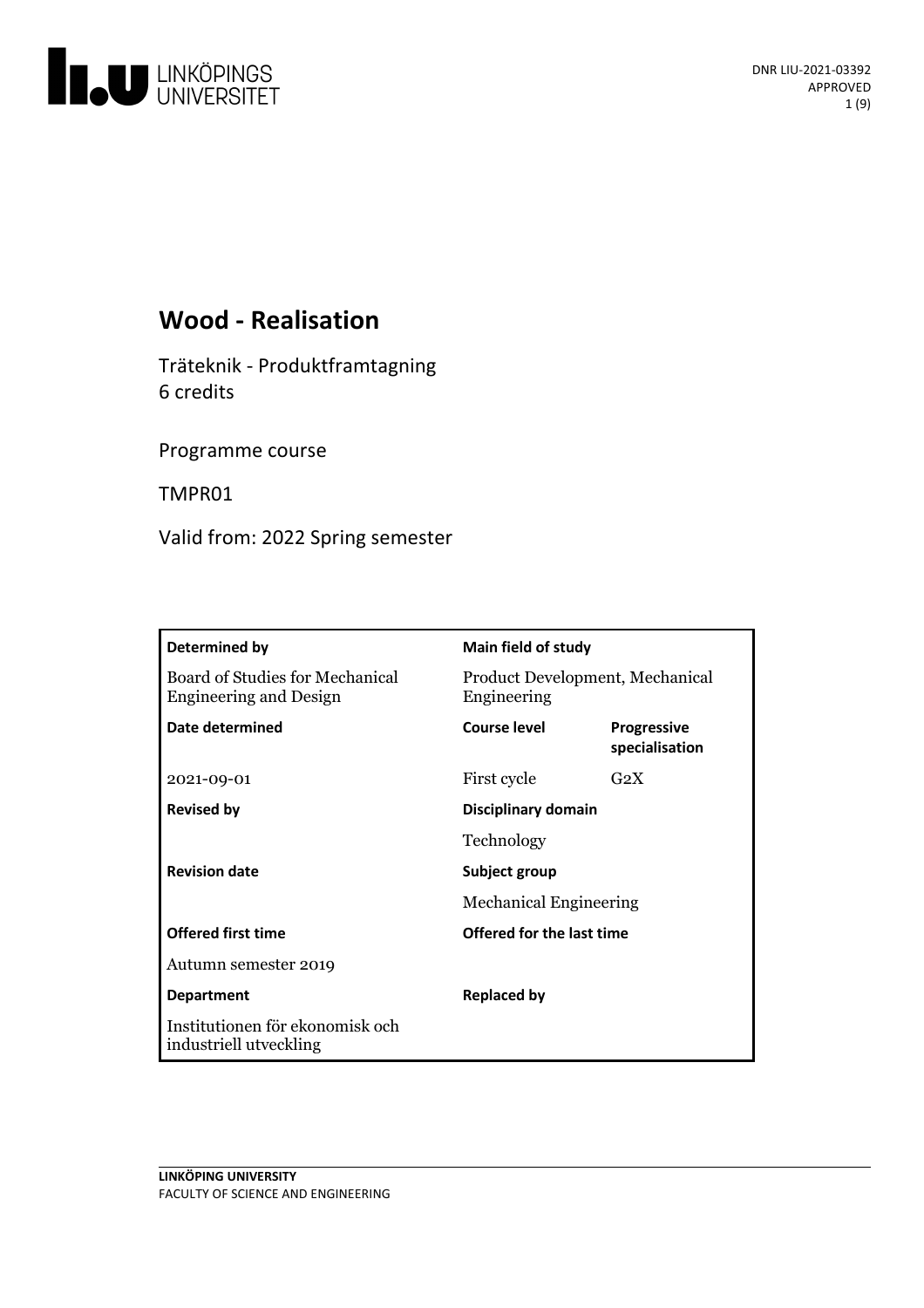## Course offered for

- Master of Science in Design and Product Development
- Master of Science in Energy Environment Management
- Master of Science in Industrial Engineering and Management
- Master of Science in Mechanical Engineering
- Master of Science in Industrial Engineering and Management International
- Bachelor of Science in Mechanical Engineering

## Prerequisites

Manufacturing Technology, Production Engineering or similar.

## Intended learning outcomes

The aim of this course is for the student to obtain thorough knowledge of wood production and how to manufacture a wooden product. The student should know how different wood materials are processed, joined and surface treated and also the new requirements for production adjustments of the new wood-based materials. The student should know the various manufacturing and automation processes that are used in wood industry such as drying, sawing, laminating, bending, molding, etc. It is important that the student gets <sup>a</sup> good picture of both in terms of large-scale and small-scale production. The student should also be able to argue for and against wood compared to other materials when looking at production processes and energy consumption, flexibility and lead times, tooling costs, finish treatments, etc.

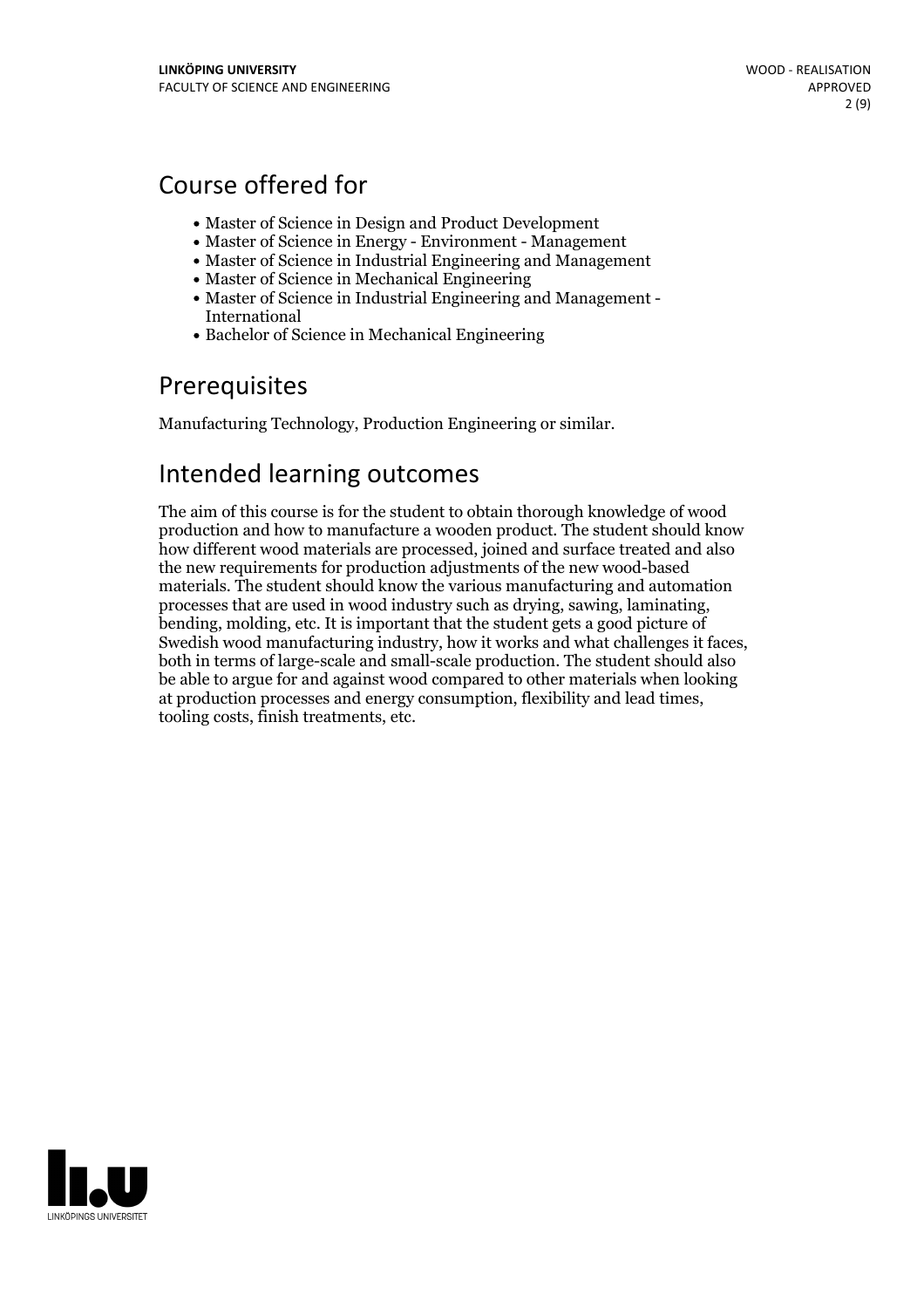## Course content

The course consists of some interconnected parts: Wood products – Material selection, mechanical requirements, joining methods, adhesives and surface treatment.<br>Wood production - machining, sanding, lacquering, bending and mold-forming.<br>Swedish Wood Manufacturing Industry Why wood? - How does the production methods of wood differ compared to other materials?

Theory in the subjects above will also be sought for individually and presented both orally and in seminar reports. Then students will then immerse themselves into a subject that they present to the other students. Some ofthe lecturers will be performed by experts from industry and other relevant organizations. The course includes <sup>a</sup> project where the students will manufacture <sup>a</sup> specific product based on given conditions. The goal for the project is a complete product and to this a report describing the industrial production of the same product. It is of great importance in this course that the student should learn by practice and in addition to this relate to industrial manufacturing and theoretical aspects.

# Teaching and working methods

The course consists of lectures in combination with laboration, study visits and a project work. Resources such as the material library and the wood workshop will be used in the laboration aswell as in the project. The course is offered to many different programs which allow a natural training in communication between professionals/engineers as well as a scope for exciting results and depth of the projects.

## Examination

| LAB1 | Laboratory work    | 1 credits | U.G  |
|------|--------------------|-----------|------|
| PRA1 | Project assignment | 5 credits | U, G |

## Grades

Two-grade scale, U, G

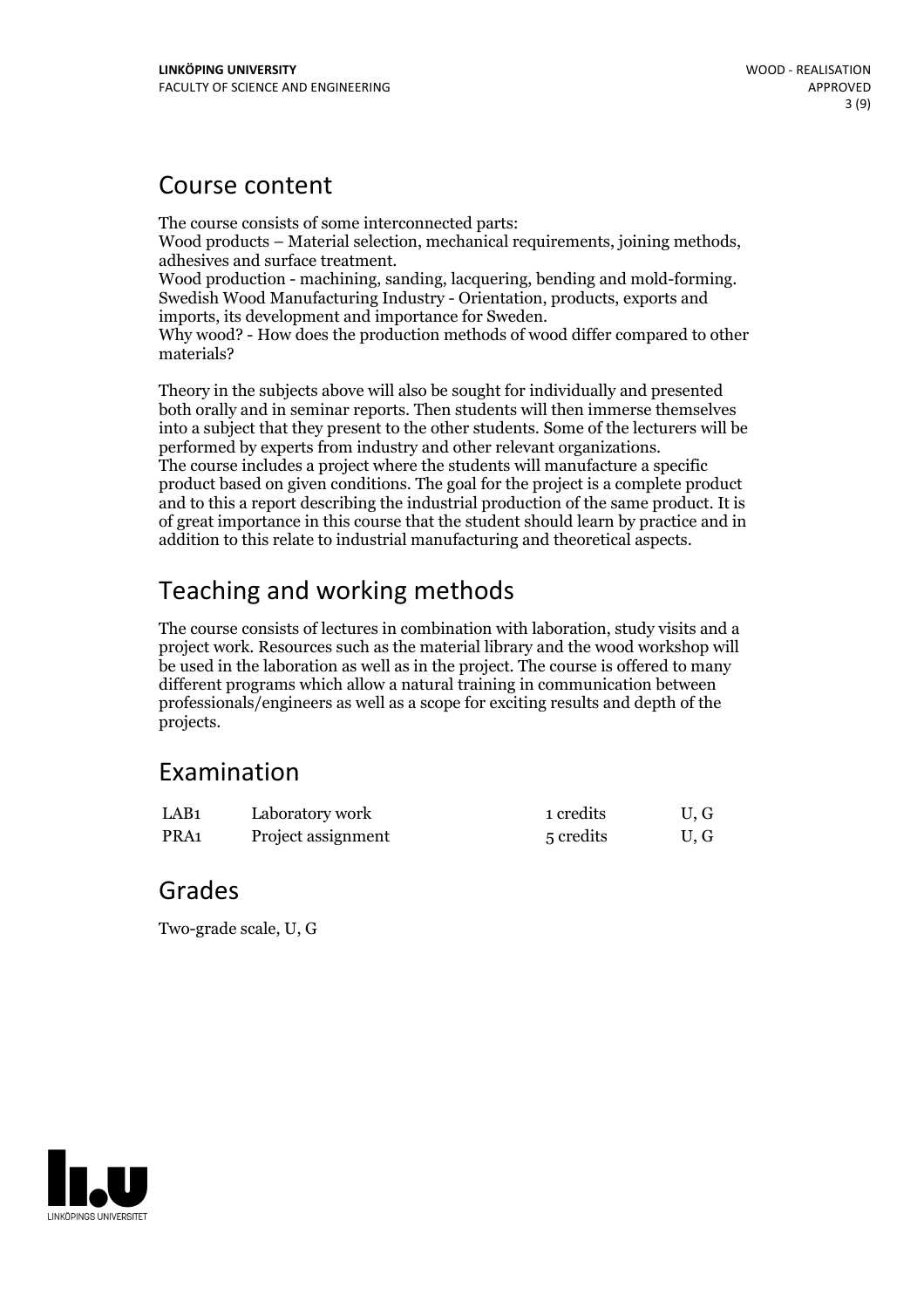## Other information

### **Supplementarycourses**

TMKA04 - Wood – Innovation

### **About teaching and examination language**

The teaching language is presented in the Overview tab for each course. The examination language relates to the teaching language as follows:

- If teaching language is "Swedish", the course as a whole could be given in Swedish, or partly in English. Examination language is Swedish, but parts
- of the examination can be in English. If teaching language is "English", the course as <sup>a</sup> whole is taught in English. Examination language is English. If teaching language is "Swedish/English", the course as <sup>a</sup> whole will be
- taught in English if students without prior knowledge of the Swedish language participate. Examination language is Swedish or English depending on teaching language.

#### **Other**

The course is conducted in a manner where both men's and women's experience and knowledge are made visible and developed.

The planning and implementation of a course should correspond to the course syllabus. The course evaluation should therefore be conducted with the course syllabus as a starting point.

If special circumstances prevail, the vice-chancellor may in a special decision specify the preconditions for temporary deviations from this course syllabus, and delegate the right to take such decisions.

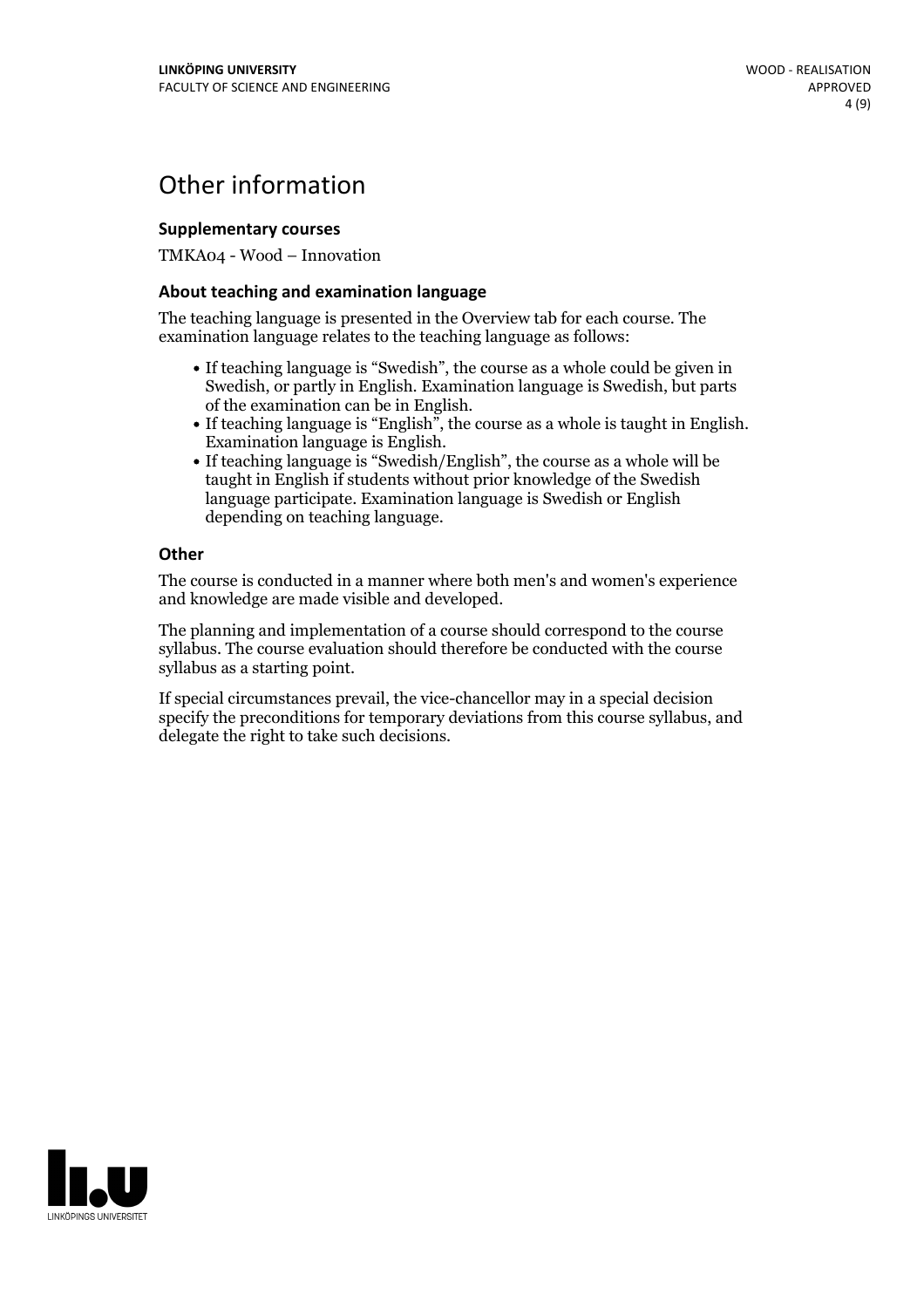## **Common rules**

### Course syllabus

A syllabus must be established for each course. The syllabus specifies the aim and contents of the course, and the prior knowledge that a student must have in order to be able to benefit from the course.

## Timetabling

Courses are timetabled after a decision has been made for this course concerning its assignment to a timetable module.

### Interruption in and deregistration from a course

The LiU decision, Guidelines concerning confirmation of participation in education (Dnr LiU-2020-02256), states that interruptions in study are to be recorded in Ladok. Thus, all students who do not participate in a course for which they have registered must record the interruption, such that the registration on the course can be removed. Deregistration from or interrupting a course is carried out using <sup>a</sup> web-based form: https://www.lith.liu.se/for- [studenter/kurskomplettering?l=en.](https://www.lith.liu.se/for-studenter/kurskomplettering?l=en)

## Cancelled courses and changes to the course syllabus

Courses with few participants (fewer than 10) may be cancelled or organised in a manner that differs from that stated in the course syllabus. The Dean is to deliberate and decide whether a course is to be cancelled or changed from the course syllabus.

## Guidelines relating to examinations and examiners

For details, see Guidelines for education and examination for first-cycle and second-cycle education at Linköping University, Dnr LiU-2020-04501 [\(http://styrdokument.liu.se/Regelsamling/VisaBeslut/917592\)](http://styrdokument.liu.se/Regelsamling/VisaBeslut/917592).

An examiner must be employed as a teacher at LiU according to the LiU Regulations for Appointments, Dnr LiU-2021-01204 [\(https://styrdokument.liu.se/Regelsamling/VisaBeslut/622784](https://styrdokument.liu.se/Regelsamling/VisaBeslut/622784)). For courses in second-cycle, the following teachers can be appointed as examiner: Professor (including Adjunct and Visiting Professor), Associate Professor (including Adjunct), Senior Lecturer (including Adjunct and Visiting Senior Lecturer), Research Fellow, or Postdoc. For courses in first-cycle, Assistant Lecturer (including Adjunct and Visiting Assistant Lecturer) can also be appointed as examiner in addition to those listed for second-cycle courses. In exceptional cases, a Part-time Lecturer can also be appointed as an examiner at both first- and second cycle, see Delegation of authority for the Board of Faculty of Science and Engineering.

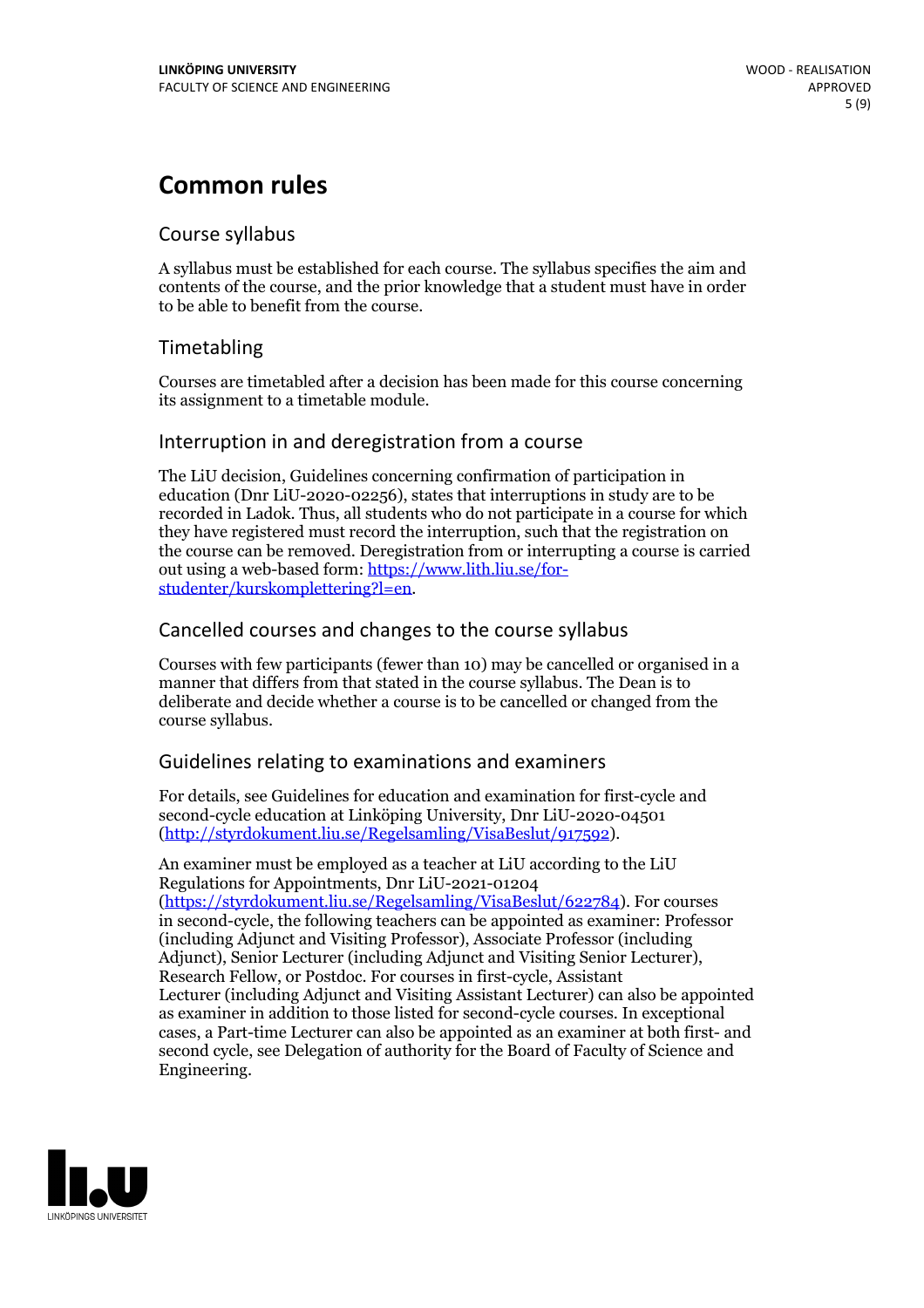## Forms of examination

### **Principles for examination**

Written and oral examinations and digital and computer-based examinations are held at least three times a year: once immediately after the end of the course, once in August, and once (usually) in one of the re-examination periods. Examinations held at other times are to follow a decision of the faculty programme board.

Principles for examination scheduling for courses that follow the study periods:

- courses given in VT1 are examined for the first time in March, with re-examination in June and August
- courses given in VT2 are examined for the first time in May, with re-examination in August and October
- courses given in HT1 are examined for the first time in October, with re-examination in January and August
- courses given in HT2 are examined for the first time in January, with re-examination in March and in August.

The examination schedule is based on the structure of timetable modules, but there may be deviations from this, mainly in the case of courses that are studied and examined for several programmes and in lower grades (i.e. 1 and 2).

Examinations for courses that the faculty programme board has decided are to be held in alternate years are held three times during the school year in which the course is given according to the principles stated above.

Examinations for courses that are cancelled orrescheduled such that they are not given in one or several years are held three times during the year that immediately follows the course, with examination scheduling that corresponds to the scheduling that was in force before the course was cancelled or rescheduled.

When a course, or a written examination (TEN, DIT, DAT), is given for the last time, the regular examination and two re-examinations will be offered. Thereafter, examinations are phased out by offering three examinations during the following academic year at the same times as the examinations in any substitute course. If there is no substitute course, three examinations will be offered during re- examination periods during the following academic year. Other examination times are decided by the faculty programme board. In all cases above, the examination is also offered one more time during the academic year after the following, unless the faculty programme board decides otherwise. In total, 6 re-examinations are offered, of which 2 are regular re-examinations. In the examination registration system, the examinations given for the penultimate time and the last time are denoted.

If a course is given during several periods of the year (for programmes, or on different occasions for different programmes) the faculty programme board or boards determine together the scheduling and frequency of re-examination occasions.

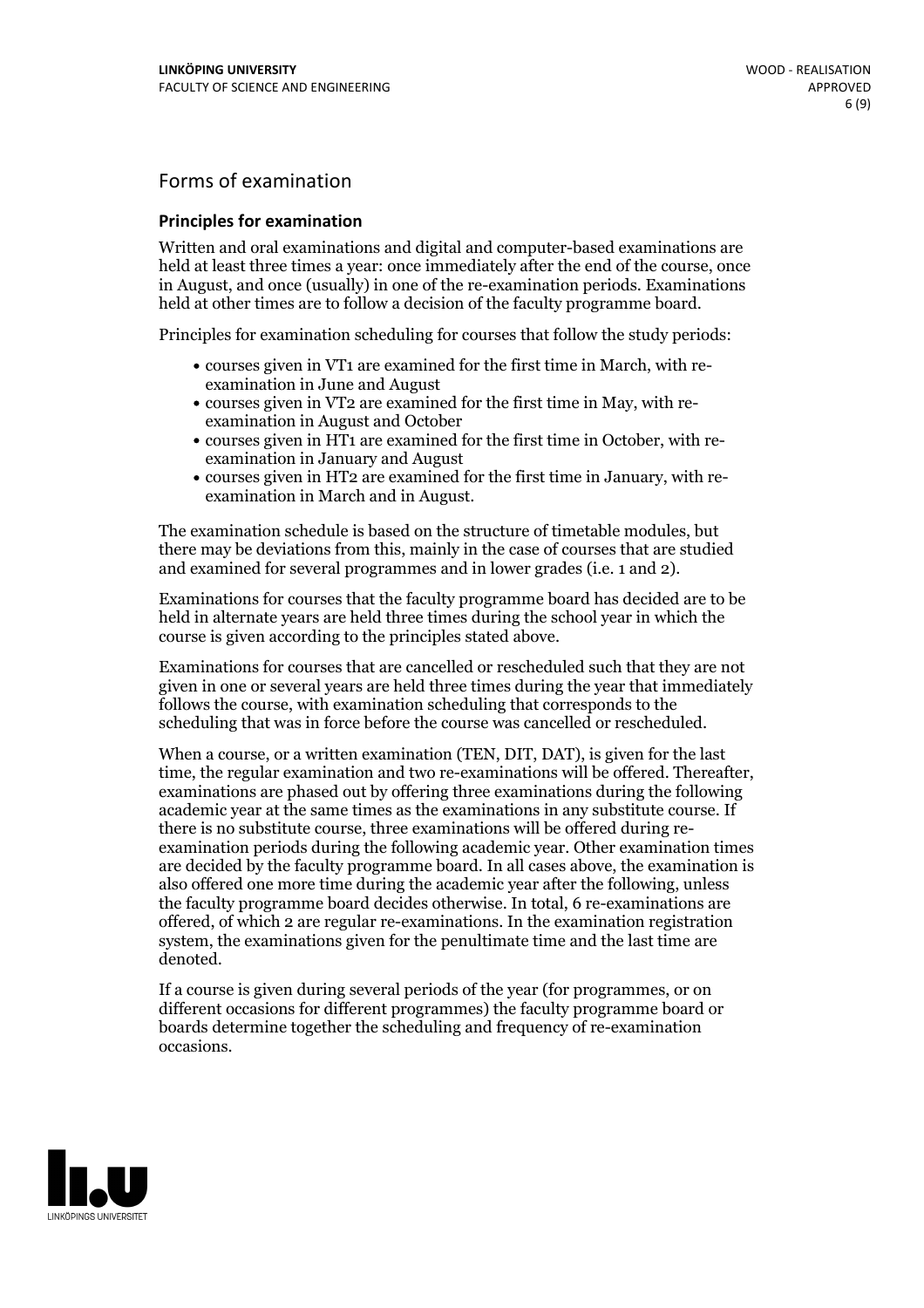### **Retakes of other forms of examination**

Regulations concerning retakes of other forms of examination than written examinations and digital and computer-based examinations are given in the LiU guidelines for examinations and examiners, [http://styrdokument.liu.se/Regelsamling/VisaBeslut/917592.](http://styrdokument.liu.se/Regelsamling/VisaBeslut/917592)

#### **Course closure**

For Decision on Routines for Administration of the Discontinuation of Educational Programs, Freestanding Courses and Courses in Programs, see DNR LiU-2021-04782. After a decision on closure and after the end of the discontinuation period, the students are referred to a replacement course (or similar) according to information in the course syllabus or programme syllabus. If a student has passed some part/parts of a closed program course but not all, and there is an at least partially replacing course, an assessment of crediting can be made. Any crediting of course components is made by the examiner.

#### **Registration for examination**

In order to take an written, digital or computer-based examination, registration in advance is mandatory, see decision in the university's rule book [https://styrdokument.liu.se/Regelsamling/VisaBeslut/622682.](https://styrdokument.liu.se/Regelsamling/VisaBeslut/622682) An unregistered student can thus not be offered a place. The registration is done at the Student Portal or in the LiU-app during the registration period. The registration period opens 30 days before the date of the examination and closes 10 days before the date of the examination. Candidates are informed of the location of the examination by email, four days in advance.

#### **Code of conduct for students during examinations**

Details are given in a decision in the university's rule book: <http://styrdokument.liu.se/Regelsamling/VisaBeslut/622682>.

#### **Retakes for higher grade**

Students at the Institute of Technology at LiU have the right to retake written examinations and digital and computer-based examinations in an attempt to achieve a higher grade. This is valid for all examination components with code "TEN", "DIT" and "DAT". The same right may not be exercised for other examination components, unless otherwise specified in the course syllabus.

A retake is not possible on courses that are included in an issued degree diploma.

#### **Grades**

The grades that are preferably to be used are Fail (U), Pass (3), Pass not without distinction  $(4)$  and Pass with distinction  $(5)$ .

- Grades U, 3, 4, 5 are to be awarded for courses that have written or digital examinations.<br>• Grades Fail (U) and Pass (G) may be awarded for courses with a large
- degree of practical components such as laboratory work, project work and

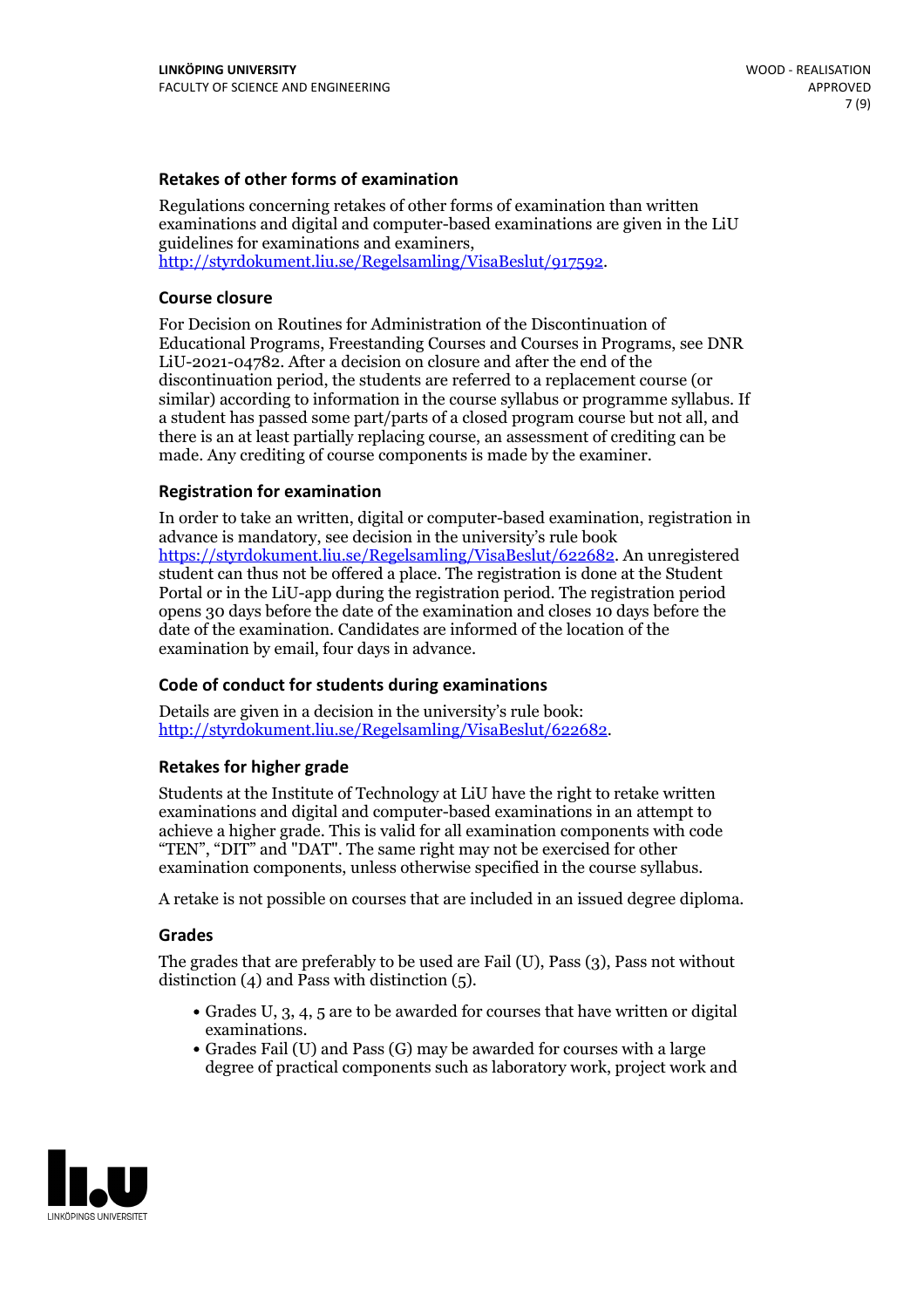group work.<br>• Grades Fail (U) and Pass (G) are to be used for degree projects and other independent work.

### **Examination components**

The following examination components and associated module codes are used at the Faculty of Science and Engineering:

- Grades U, 3, 4, 5 are to be awarded for written examinations (TEN) and
- digital examinations (DIT).<br>• Examination components for which the grades Fail (U) and Pass (G) may be awarded are laboratory work (LAB), project work (PRA), preparatory written examination (KTR), digital preparatory written examination (DIK), oral examination (MUN), computer-based examination (DAT), home
- assignment (HEM), and assignment (UPG).<br>• Students receive grades either Fail (U) or Pass (G) for other examination components in which the examination criteria are satisfied principally through active attendance such as tutorial group (BAS) or examination item
- (MOM).<br>• Grades Fail (U) and Pass (G) are to be used for the examination components Opposition (OPPO) and Attendance at thesis presentation (AUSK) (i.e. part of the degree project).

In general, the following applies:

- 
- Mandatory course components must be scored and given <sup>a</sup> module code. Examination components that are not scored, cannot be mandatory. Hence, it is voluntary to participate in these examinations, and the voluntariness must be clearly stated. Additionally, if there are any associated conditions to
- the examination component, these must be clearly stated as well.<br>• For courses with more than one examination component with grades U,3,4,5, it shall be clearly stated how the final grade is weighted.

For mandatory components, the following applies (in accordance with the LiU Guidelines for education and examination for first-cycle and second-cycle education at Linköping University,<br>[http://styrdokument.liu.se/Regelsamling/VisaBeslut/917592\)](http://styrdokument.liu.se/Regelsamling/VisaBeslut/917592):

If special circumstances prevail, and if it is possible with consideration of the nature of the compulsory component, the examiner may decide to replace the compulsory component with another equivalent component.

For possibilities to alternative forms of examinations, the following applies (in accordance with the LiU Guidelines for education and examination for first-cycle [http://styrdokument.liu.se/Regelsamling/VisaBeslut/917592\)](http://styrdokument.liu.se/Regelsamling/VisaBeslut/917592):

If the LiU coordinator for students with disabilities has granted a student the right to an adapted examination for a written examination in an examination hall, the student has the right to it.